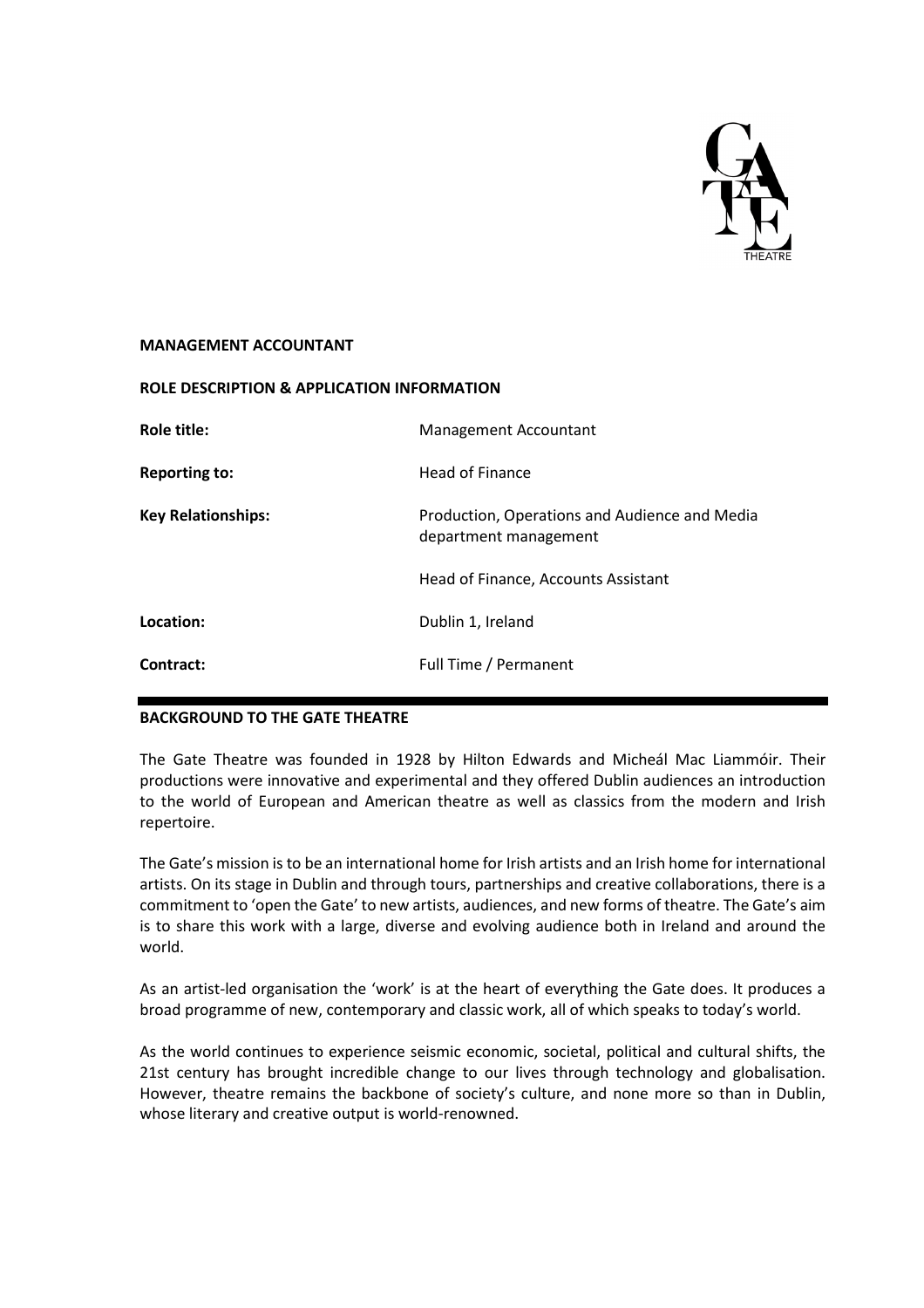## **Principles of the Gate's Vision:**

- An Irish home for international artists and an international home for Irish artists with a network of international partnerships and collaborations - a creative leader on the world stage.
- A global world-class theatrical powerhouse producing an annual programme of original work, attracting a diverse and broad audience.
- A space for the world's greatest artists to meet, collaborate and exchange ideas through local, national and international encounters both on and off-stage.
- A platform to launch the next generation of artists on the world stage, and to nurture these artists through mentoring and development, producing their work both at the Gate and internationally.

# **PURPOSE OF THE ROLE**

The Management Accountant role plays a key part in the smooth and efficient operation of the finance department and supports the Head of Finance in the delivery of accurate and timely financial information to Budget Holders, the Board and Stakeholders. The role provides financial services to the business and acts as a strong financial support partner.

## **DELEGATED AUTHORITY**

The role has delegated authority in line with the Gate's internal policies.

#### **RESPONSIBILITIES**

#### Accounts Payable

Co-ordinating the Purchase to Pay Process including:

- Supplier Control and Management
- Review Payment Runs
- Managing Supplier Query Escalations
- Ensure Supplier Statement Reconciliation are actioned

#### Expenses & Corporate Cards

• Champion a culture of compliance supporting the business to ensure adherence to Company Expenses and Procurement Policy

#### General Ledger

- Manage and process Monthly Accruals and Prepayments and other journals
- Manage and Maintain the Fixed Assets Register
- Preparation of Trial Balance and importing into Management Accounts pack
- Regular Review of Balance Sheet to ensure date is up to date and current

#### Payroll, Pensions and Taxation

- Receive and process timesheets from all departments on a weekly basis.
- Manage and process the weekly data entry register
- Process the weekly payroll reconciliation of the control sheet to the Data input register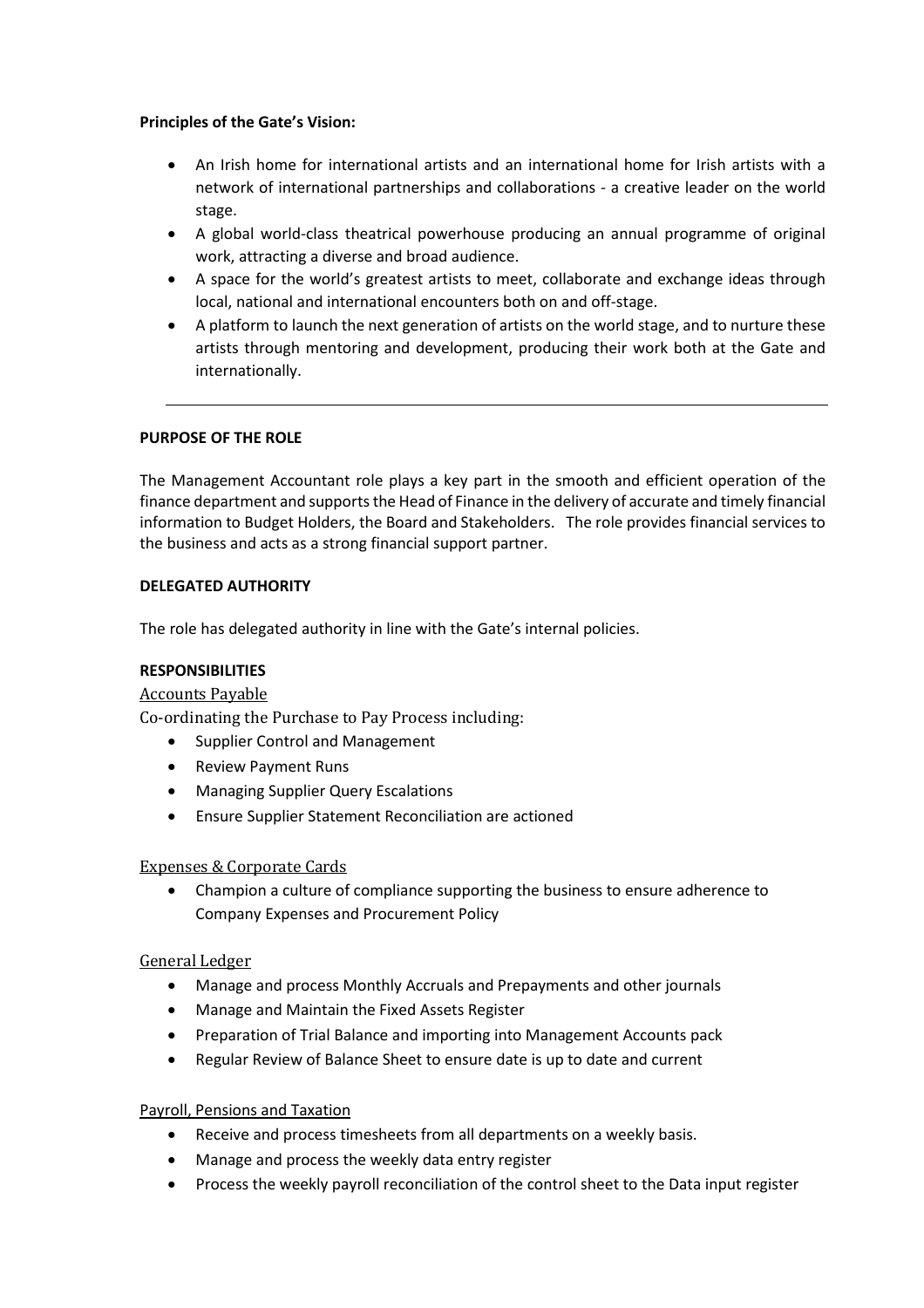- Support the finance assistant with the processing of the payroll on the SAGE system as required
- Act as lead contact for line managers re issues / queries on timesheets / payroll
- Liase with HR as required re weekly payroll
- Managing queries and ad-hoc returns from Revenue on ROS
- All VAT returns including, (bi-monthly and annual) including calculations as required
- Annual Charitable Donations Returns
- Reconciling and Posting Monthy Pensions Returns

# Budget Holder Management – Production Team

- Working with the Production Team to plan forward spending
- Maintain a register of recurring expenditure to ensure all items are captured
- Assisiting Production Team with Supplier Management
- Monthly budget holder meetings with Production Team
- Analysis of variances to budget
- Analysis and query management with Production Team

## Analysis, Reporting & Audit

- Support the Head of Finance with all matters related to internal and external Audits
- Ad-hoc reporting and anlysis as required

## Data Management & Systems

- Maintaining the General Leger on Accounts System
- Support the Head of Finance with new systems implementation
- Maintain files and records up to date and current in an easily accessible format
- Managing Data in line with GDPR

# Policy and Procedure

- Support the Head of Finance with the implementation of new policies and procedures
- Champion a culture of compliance supporting the business to ensure adherence to Company Policy and Procedures
- Providing advice and support to non-financial staff on finance systems and processes

# **PERSON SPECIFICATION**

# **Skills and Technical**

**Essential** 

- AAT fully qualified or Part-Qualified ACCA/ CIMA or qualified through experience
- Advanced Excel Skills
- Experience working with a Finance System at administrator level
- Knowledge of FRS102
- Working knowledge of ROS and Revenue Statutory Returns
- Experience of implementing finance systems
- Experience interpretating and translating financial data for non financial managers
- Experience leading on budget planning and forecasting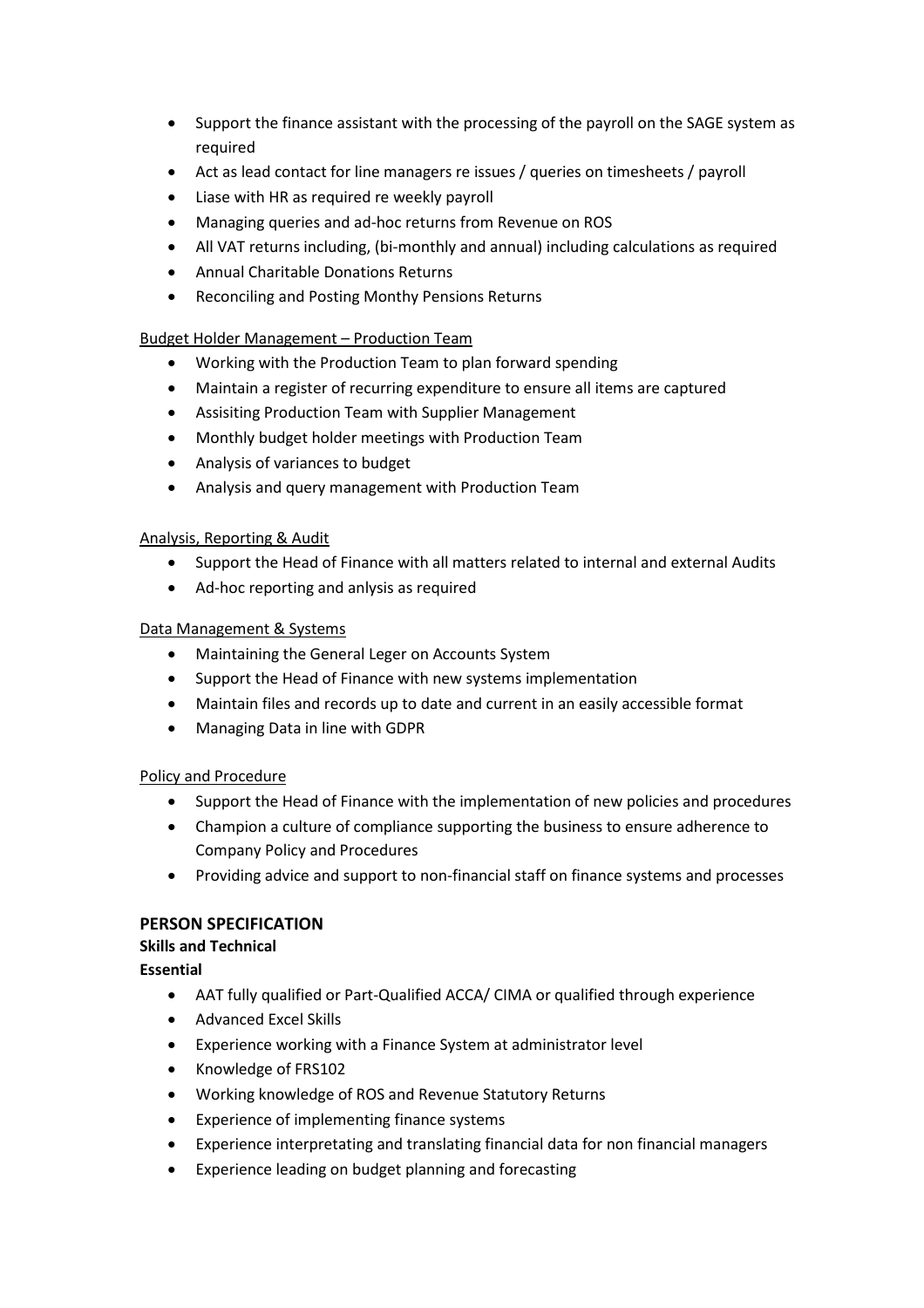## **Desirable**

- Knowlede of Charities SORP / experience of working with a Charity
- Knowledge of VAT Partial Exemption
- IPASS qualified
- Experience working with SAGE Payroll or equivalent
- Knowledge of Office 365: Teams and Sharepoint
- Experience of working in an SME
- Experience of Sage 50 or TASbooks
- Experience processing payroll timesheet input registers
- Understanding of timesheet management

## **Key Compentencies and behaviours**

- Strong analytical and problem solving aptitude
- Excellent accruacy and attention to detail
- Results driven with an output and delivery focus
- Ability to prioritise and work to multiple deadlines simultaneously
- Excellent written and verbal communication
- Team player and customer focussed
- Honesty, Integrity and confidentiality

*This job description is a guide to the nature of the work required of the role, it is not an exhaustive list of duties and your line manager may, at any time, allocate other tasks which are of a similar nature or level.*

*The Gate is an equal opportunities employer and value diversity. We encourage applicants from different backgrounds and different experience* 

# **TERMS & CONDITIONS**

**Salary:** Commensurate with experience

#### **Working Days and Hours:**

**The standard hours for the role are: 10am to 6pm, net working hours 37.5. Due to the nature of the role some work may be required outside these hours.**

**The standard working days for the role are Monday to Friday, some weekend work maybe required**



# **Application and Selection Process**